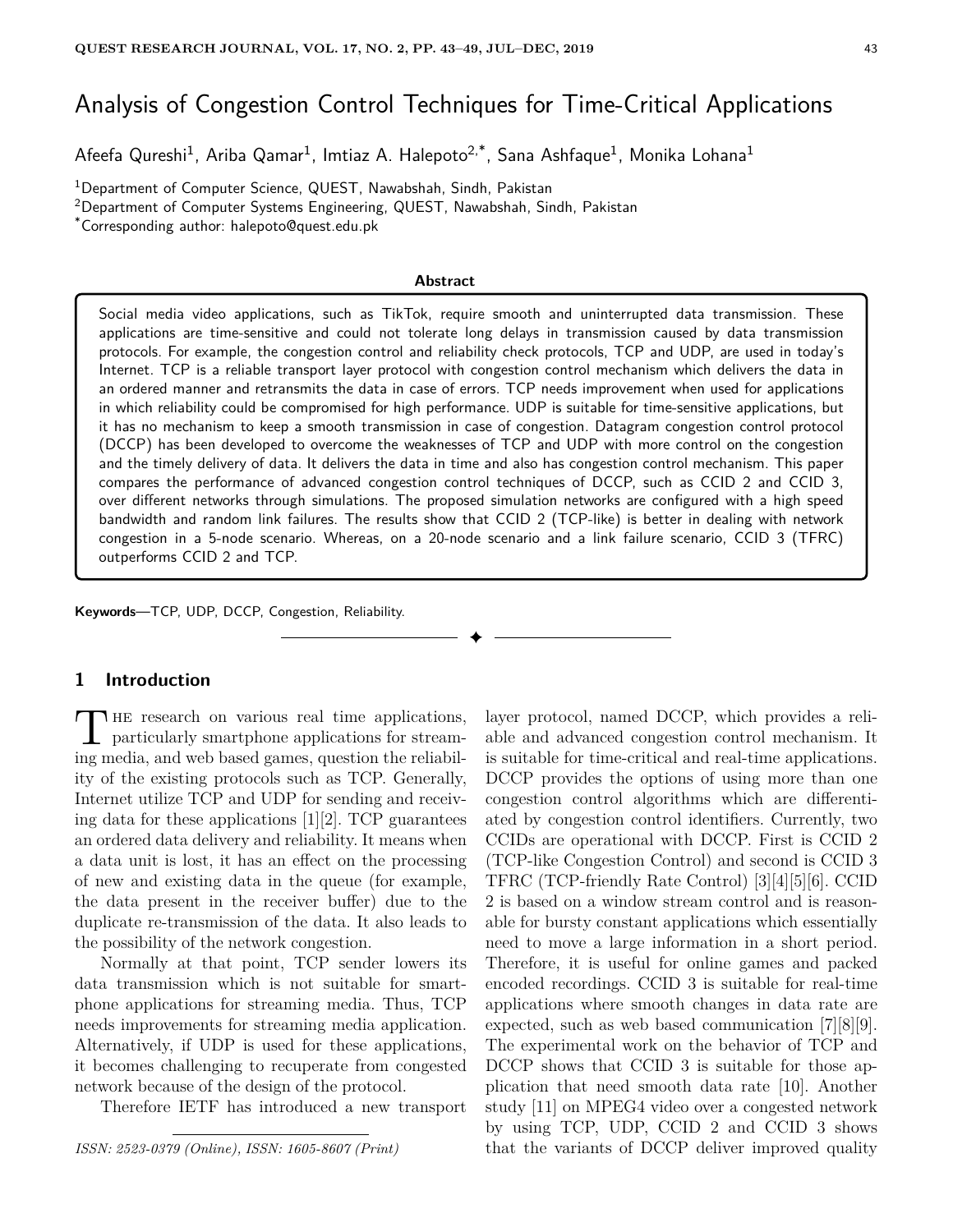of service. The parameters include data transmission rate and the number of losses. However, the jitter in the transmission is efficiently handled by the UDP. Authors in [12] presented the performance of CCID 2 relative to the congestion variants of TCP, that are NewReno, BIC and CUBIC. CCID 2, when combined with NewReno, increases the quality of service. Whereas, combination of BIC and CUBIC with CCID 2 lowers the quality of service when RTT is more than 25 ms. The work on Mobile adhoc networks [13] for the implementation of DCCP shows that end-toend delay of TFRC is less than that of UDP and TCP. The end-to-end delay of UDP increases with the increase in the number of nodes. The monitoring of jitter value in the given scenario also recommends TFRC for the mobile adhoc networks. The researchers in [14] evaluated the congestion control techniques of DCCP in terms of power usage. The study concludes that the DCCP is suitable for multimedia applications. The researcher also find the need for the improvements in the existing transport protocols for efficient transmission using multi-homing by CMT-SCTP protocol [15][16][17]. However, no such suitable extensions for DCCP have been hitherto found.

## **2 Overview**

This section gives a brief theoretical background of the protocols studied in this research.

# **2.1 TCP**

TCP enables two systems to set up a connection and begin correspondence through streams of information. TCP consists of a set of IP headers and port number that identifies the TCP communication.

Using TCP, Congestion occurs because of the transmission of large amount of data. During congestion, large amount of data is at high risk of to be lost. The delay in data transmission and the overflow are also common consequences of congestion. To overcome the network congestion, four algorithms are used by TCP that include fast retransmit, slow start, fast recovery and congestion avoidance.

#### *Fast Recovery:*

Fast Recovery algorithm has been used widely over the Internet. After the initial congestion is detected, the client retransmits few of the packets in order to reduce the congestion. In this algorithm, the retransmit delay is not calculated and is based upon the ratio of the amount of lost data to the overall amount of data in an interval of time.

## *Slow Start:*

This algorithm balances the transmission rate of the connection on the basis of parameters such as congestion window size. Slow start occurs automatically every time a packet arrives. This indicates that a TCP connection is automatically slow starting, unless the user changes the TCP packet header with this option.

## *Fast Retransmission:*

Quick retransmit is an upgrade to TCP that decreases the time a sender holds up before retransmitting a lost section. A TCP sender normally utilizes a straightforward clock to perceive the lost fragments.

## **2.2 DCCP**

The Datagram Congestion Control Protocol (DCCP) is a transport layer protocol based on UDP. Additionally, it is capable of providing reliable connection and congestion control mechanism and feature negotiation. It overcomes the selective functionality problem in TCP and UDP protocols. The main motivation to design this protocol is to support timeliness in data transmission and provide reliable data transfer with congestion control. The core features of DCCP are the following:

- It provides unreliable flow.
- It is reliable for connection initiation and connection termination.
- It has feature negotiation ability.
- It offers ECN-aware feature.
- It contains advanced congestion handling.
- It can also find the Path Maximum Transmission Unit (PMTU).

DCCP is equipped with options to transmit data with TCP congestion mechanism as well as some advanced congestion control techniques. congestion control is mechanism for choosing between several congestion control algorithms in DCCP. It can mainly use two algorithms that are CCID 2 and CCID 3.

## **2.3 CCID 2**

CCID 2 is a TCP-Like congestion control mechanism which is based on AIMD strategy. CCID 2 takes the benefit of available bandwidth which can adopt to the changes of congestion window like TCP. CCID 2 has the following features:

1) The sender defines the initial window size and continues to transmit as long as the data is available and window space is free.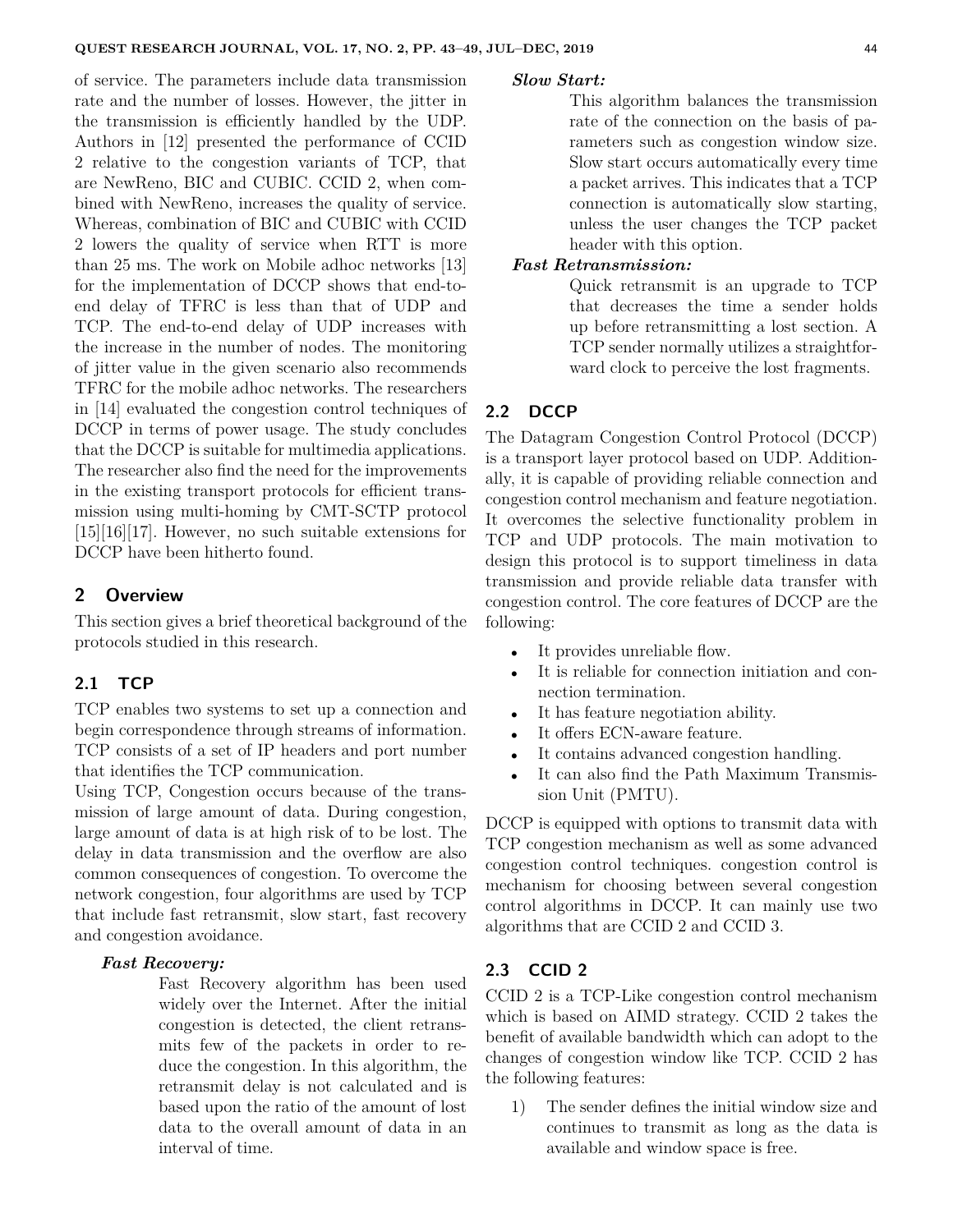- 2) One acknowledgement per two packets is used, however, it can also be configured to other settings.
- 3) Drop packets and ECN are used to predict congestion.
- 4) In case of congestion, the algorithm reduces the window size.
- 5) Selective acknowledgement is used like in other protocols such as SCTP [18][19].

## **2.4 CCID 3**

DCCP can be configured to CCID 3 mechanism. It uses TFRC in order to reduce the network congestion. The sender maintains the sending rate by observing the lost event sent by the receiver and goes through a constant sending rate for a specific duration. one feature of CCID 3 is the use of ECN (Explicit Congestion Notification) which helps in providing end-toend congestion notification through adjusting ECN in the IP header. TFRC is an advanced congestion handling technique which maintains a specific transmission rate by calculating the throughput value. Generally, TFRCs congestion control mechanism has the following features:

- In case of data loss, the receiver notifies to the receiver.
- The sender, with the help of the receiver's feedback messages, tries to maintain RTT.
- The sender calculates the expected transmission rate by using the parameters of RTT and the number of losses [3].

## **3 Simulation Environment**

NS-2.35 is used to configure and simulate the proposed scenarios. Two scenarios are proposed, as shown in Figure 1 and Figure 2, to evaluate the performance of TCP and DCCP variants (CCID 2, CCID 3). To analyze the performance, throughput is used as a criterion and it is calculated in Mbps. Throughput is defined as the total number of successfully received packets at the receiver in one second. In the proposed scenarios, the simulation parameter queue type is droptail, and the queue size is 20 packets. The overall simulation running time is 100 seconds. Three different scenarios are proposed to evaluate the congestion control techniques, i.e. TCP, CCID 2 (TCP-Like) and CCID 3 (TFRC).

In scenario–1, there are 20 nodes in the topology consisting of three senders (S1, S2 and S3), and three receivers (R1, R2 and R3). Scenario–2 consists of five nodes in the proposed topology: two senders (S1 and



Fig. 1: Scenario 1: 20 node topology

S2), and one receiver (R1) as shown in Fig 2a. In the same 5-nodes topology, link failure is also added as shown in Fig 2b.

#### **4 Simulation Results**

In this section, we will analyze the outcomes achieved from our simulations in different scenarios. We compared TCP with CCID 2 (TCPLike) and CCID 3 (TFRC) in terms of throughput. We increased delay from 10 ms to 500 ms for all scenarios and varied bandwidth from 10 Mbps to 100 Mbps. In the second simulation, we set a delay of 10 ms, 30 ms, 90 ms and varied bandwidth from 10 Mbps to 100 Mbps.

## **4.1 Experiment 1: 20-Nodes Scenario**

The experimental graphs of 20-node scenario are shown in Fig 3. The horizontal axis shows delay or bandwidth, and the vertical axis represents throughput in kbps.

Figure 3 shows that at low delay, throughput of CCID 2 (TCP-like) is greater than CCID 3 (TFRC). However, as delay increases, TFRC's throughput is higher than TCP-like and TCP. Similarly, Figure 3c shows that the bandwidth increases from 10 Mbps to 100 Mbps at 10ms delay. It can be observed that at 50 Mbps and 80 Mbps bandwidth, TFRC's throughput decrease abruptly. Hence, it is concluded that throughput of TCP-like and TCP is less than that of TFRC as shown in Figure 3. Our results show that in 20-nodes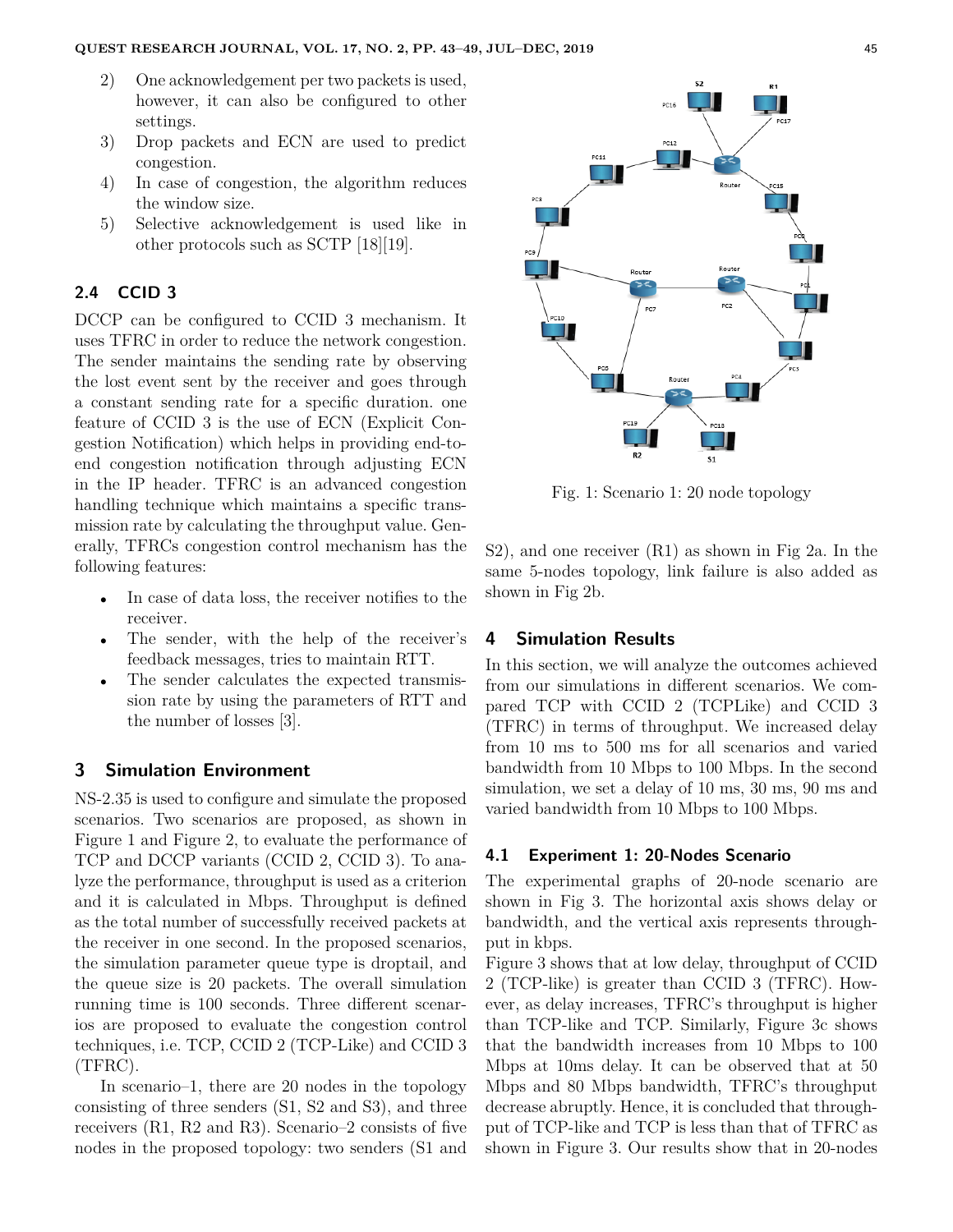

Fig. 2: Scenario 2: 5 nodes

scenario, TFRC's performance is better than TCP-like and TCP.

#### **4.2 Experiment 2: 5-Nodes Scenario**

The experimental results in terms of throughput of DCCP variants (CCID 2 and CCID 3) and TCP are shown in Figure 4. The throughput of DCCP variants is higher, as TCP re-transmits the loss packet and reduces the congestion window to one-half of the current value after occurrence of packet loss. On the other hand, less number of lost packets are not retransmitted by CCID 2 and CCID 3 congestion control mechanisms. Hence CCID 2 and CCID 3 achieve higher throughput comapred to TCP.

It is also noticed that the performance of CCID 2 is better than CCID 3, as the congestion control mechanisms acts differently in congestion scenario. CCID 3 uses TFRC mechanism in which sender maintain its sending rate by the information advertised by the receiver. CCID 2 uses TCP based congestion mechanism in which it simply reduces the congestion window.

## **4.3 Experiment 3: 5 Nodes with Added Link Failure**

In this experiment, the link failure is added in terms of packet loss in the 5-nodes scenario. The packet loss is randomly assigned to two links. The packet loss is random, for example, in case of 10% packet loss, the simulator randomly discards 10% of the data on the given link by assuming that the link is in failure state. In the topology, the link failure is applied on two links: one between R1 and S2, and second between R1 and PC2. The evaluation results of link failure scenario, while changing bandwidth and delay, are presented in Figure 5.

In link failure situation, it is concluded that TFRCs performance is better than TCP-Like and TCP. It is because in TFRC mechanism, as packets are dropped, the sender regulates its transmission rate according to its receiver rate.

## **5 Conclusion**

DCCP is a relatively new protocol and is still under research with the perspectives of high rate data transfer, efficient congestion control and bandwidth usage. Due to these appealing features, it is very promising for applications such as online games, video streaming, uploading large amounts of data, and selecting the best links among multiple links. A number of scenarios are developed in this paper to configure DCCP and TCP. Most of the developed scenarios are multipath scenarios. DCCP attains high QoS parameters compared to TCP in the specified scenarios. It is concluded that TFRC performs better than TCP and TCP-like in link failure and 20-nodes scenario. The analysis also shows that the performance of TCPlike congestion mechanism in terms of throughput is greater as compared to TCP and TFRC in 5-nodes scenario. Since the reliability and re-transmission of loss packets in TCP is not suited for today's real-time applications, therefore, DCCP (CCID 2 and CCID 3) could be preferable to TCP in all scenarios.

#### **References**

[1] Halepoto, I. A., Khan, U. A., Arain, A. A.,"Retransmission Policies for Efficient Communication in IoT Applications", In IEEE 6th International Conference on Future Internet of Things and Cloud (FiCloud), pp. 197-202, 2018.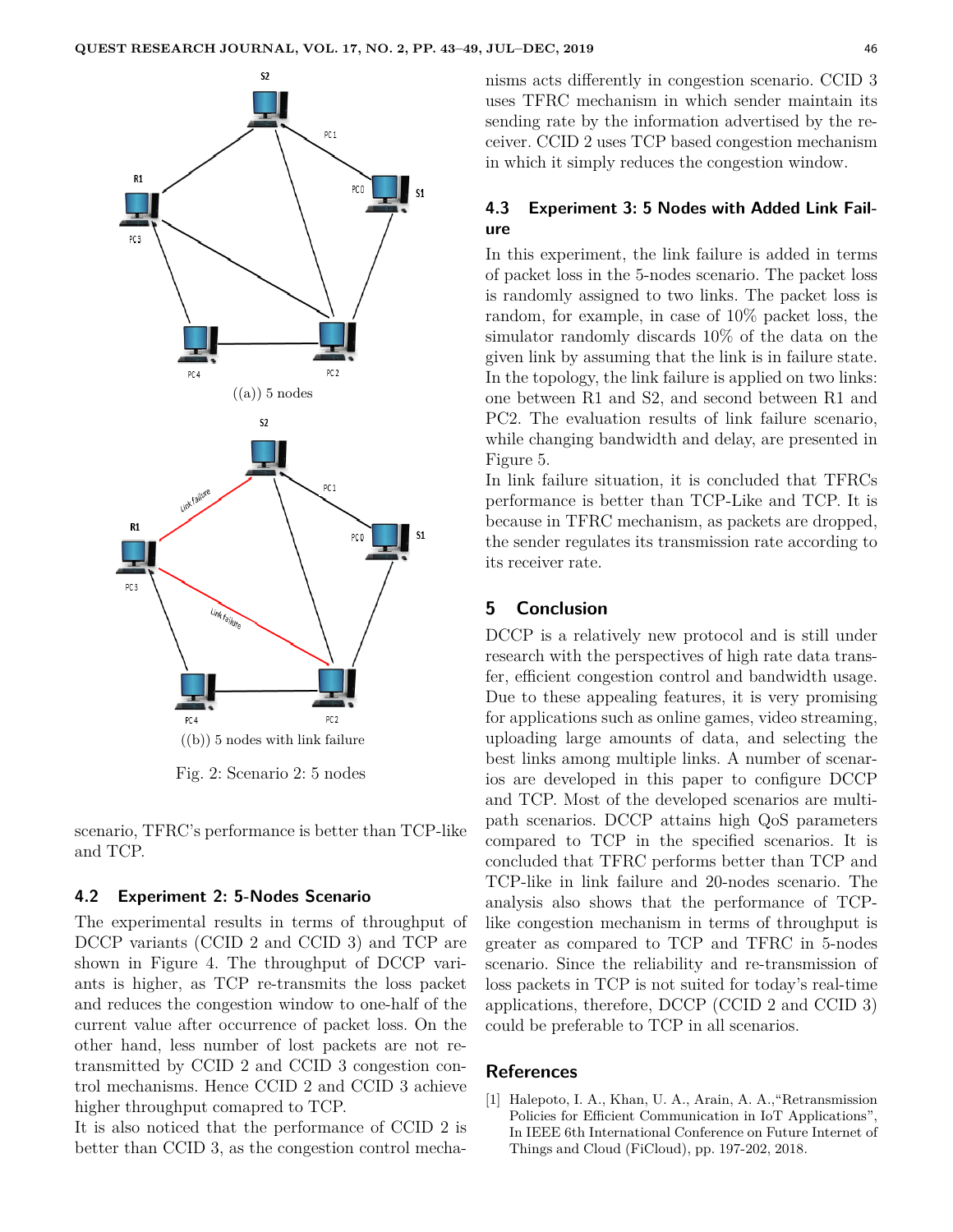

 $((c))$  10 to 100 Mbps bandwidth and 10ms delay  $((d))$  10 to 100 Mbps bandwidth and 90ms delay

Fig. 3: Throughput (Experiment 1)

- [2] Halepoto, Imtiaz Ali, Adnan Ahmed Arain, and Umair Hussain. "Evaluation of multimedia streams in internet applications." In Proceedings of the 8th International Conference on Information Systems and Technologies, pp. 1-5. 2018.
- [3] Li, Qi, and Di Chen. "Analysis and improvement of TFRC congestion control mech- anism." Proceedings of International Conference on Wireless Communications, Networking and Mobile Computing, Vol. 2. 2005.
- [4] Wheeb, Ali Hussein. "Performance evaluation of UDP, DCCP, SCTP and TFRC for different traffic flow in wired networks." International Journal of Electrical and Computer Engineering, 2017.
- [5] Linck, Sbastien, et al. "Video quality estimation of DCCP streaming over wireless networks." 14th Euromicro International Conference on Parallel, Distributed, and Network-Based Processing (PDP'06). 2006.
- [6] Tong, Quoc Truong, et al. "Tcp fairness improvement of dccp flow control for bursty real-time applications." First International Conference on Communications and Electronics. 2006.
- [7] Froldi, Carlos A., et al. "Performance evaluation of the dccp

protocol in high-speed networks." 15th IEEE International Workshop on Computer Aided Modeling, Analysis and Design of Communication Links and Networks (CAMAD). 2010.

- [8] Chellaprabha, B., Dr S. ChenthurPandian, and Dr C. Vivekanandan. "Performance of Datagram Congestion Control Protocol DCCP-TCPLike And DCCP-TFRC on Sensor Network." IRACSTInternational Journal of Computer Networks and Wire- less Communications (IJCNWC), ISSN, 2012.
- [9] Rahman, Joy, Sajeeb Saha, and Syed Faisal Hasan. "A new congestion control algo- rithm for datagram congestion control protocol (DCCP) based real-time multimedia applications." 7th International Conference on Electrical and Computer Engi- neering, 2012.
- [10] Chowdhury, Iffat Sharmin, Jutheka Lahiry, and Syed Faisal Hasan. "Performance analysis of datagram congestion control protocol (DCCP)." 12th International Conference on Computers and Information Technology, 2009.
- [11] Azad, Muhammad Ajmal, Rashid Mahmood, and Tahir Mehmood. "A comparative analysis of DCCP variants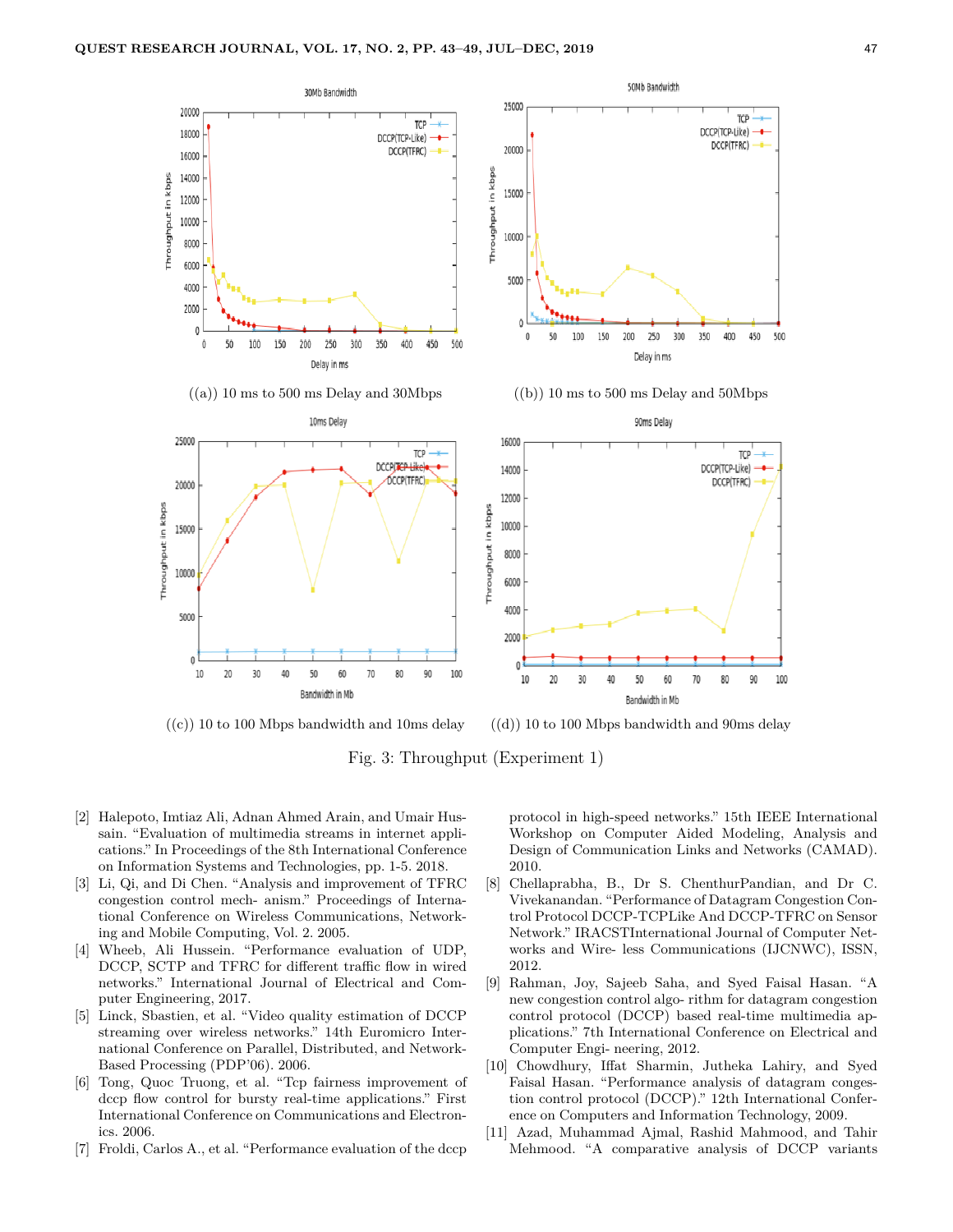

30000 **TCP** DCCP(CCID2) 25000 DCCP(CCID3) Throughput in kbps 20000 15000 10000 5000 100 150 50 200 250 300 350 400 450 500 0 Delay in ms

100Mb Bandwidth is fixed

 $((a))$  10 ms to 500 ms delay and 30 Mbps bandwidth



 $((b))$  10 ms to 500 ms delay and 100 Mbps bandwidth



 $((c))$  10 Mbps to 100 Mbps bandwidth and 10ms Delay

 $((d))$  10 Mbps to 100 Mbps bandwidth and 90ms Delay

Fig. 4: Throughput (Experiment 2)

(CCID2, CCID3), TCP and UDP for MPEG4 video applications." International Conference on Information and Communication Technologies, 2009.

- [12] Bhatti, Saleem, Martin Bateman, and Dimitris Miras. "A comparative performance evaluation of DCCP." International Symposium on Performance Evaluation of Computer and Telecommunication Systems, 2008.
- [13] Ali H. Wheeb, Ameer H. Morad and Maad Issa AL Tameemi Al-Khwarizmi College of Engineering, University of Baghdad, Baghdad Iraq."Performance Evaluation of Transport Protocols for Mobile Ad Hoc Networks", 2018.
- [14] S. A. S. A. K. Adnan Khan, Alaa Almagrabi. "performance evaluation of TCP and DCCP protocols in mobile ad-hoc networks (manets)". Faculty of Computing and Information Technology at Rabigh (FCITR), King Abdulaziz University Jeddah, KSA, 2016.
- [15] Bhangwar, N. H., Halepoto, I. A., Khokhar, S., Laghari, A. A. "On routing protocols for high performance." Studies in Informatics and Control, Vol. 26, No. 4, pp. 441-448, 2017.

[16] Halepoto, I. A. "Scheduling and flow control in CMT-SCTP." HKU Theses Online (HKUTO), 2014.

- [17] Halepoto, I. A., Lau, F. C., Niu, Z. "Concurrent multipath transfer under delay- based dissimilarity using SCTP." In Second International Conference on Com- puting Technology and Information Management (ICCTIM), pp. 180-185, 2015.
- [18] Nor, Shahrudin Awang, Suhaidi Hassan, and Osman Ghazali. "Friendliness of DCCP towards TCP over large delay link networks." 2nd International Con- ference on Education Technology and Computer. Vol. 5. 2010.
- [19] Nor, Shahrudin Awang, et al. "Enhancing DCCP congestion control mechanism for long delay link." International Symposium on Telecommunication Technologies, 2012.